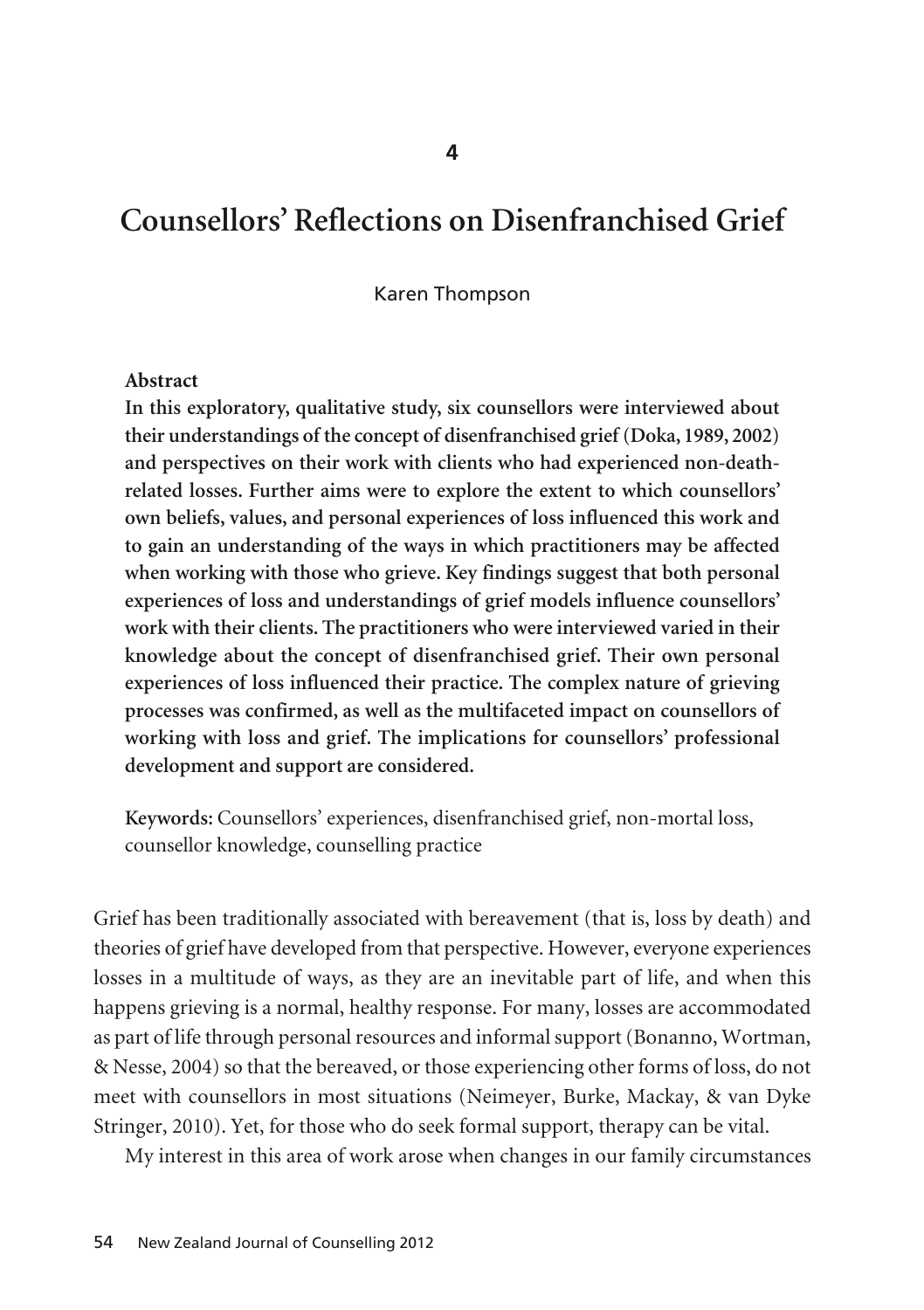caused me to experience significant grief. However, as the loss was considered a life transition, I found that social supports were unavailable and that the pain of my experience was discounted or minimised by others. When reaction to loss is invisible, discounted, or disowned, it is considered "disenfranchised"—a form of grief identified by Doka (1989, 2002). It has been shown that when loss is socially invalidated, it is more difficult to grieve (Attig, 2004; Doka, 2002) yet this invalidation also intensifies the feelings associated with grief (Livingston, 2010) as normal supports are denied. In these circumstances the role of a counsellor can be crucial in providing acknowledgement, validation, and support.

For many counsellors, working with those who grieve is considered profoundly meaningful; however, this work can also be challenging and emotionally demanding (Becvar, 2003). This article explores key concepts in the field of loss and grief, with particular reference to disenfranchised grief and current research, then describes the results of a small-scale investigation into influences on counsellors when working with clients who are grieving non-mortal losses, including the ways in which practitioners themselves are affected by this work.

#### **Literature review**

### *Defining disenfranchised grief*

Doka (1989) proposed the concept of disenfranchised grief as "the grief persons experience when they incur a loss that is not or cannot be openly acknowledged, publicly mourned or socially supported" (p. 4). He identified five broad categories of loss that are disenfranchised and that affect processes of grieving:

*When the types of losses sustained are not perceived as important by the wider community*

*When the type of loss is unacknowledged or stigmatized When particular individuals are not seen as entitled to grieve When the circumstances of the death are denied When the expression of grief is negatively judged.* (Doka, 1989, 2002)

Loss and grief are embedded within a social framework (Attig, 1996; Doka, 2002) and cultural and grieving norms profoundly shape the ways in which loss is defined and expressed (Brabant, 2002; Doka, 2002). Socially unsanctioned loss is seen as reflective of an empathetic, social, political, and ethical failure to acknowledge the experiences of the bereaved. This invisibilising or discounting by society of certain kinds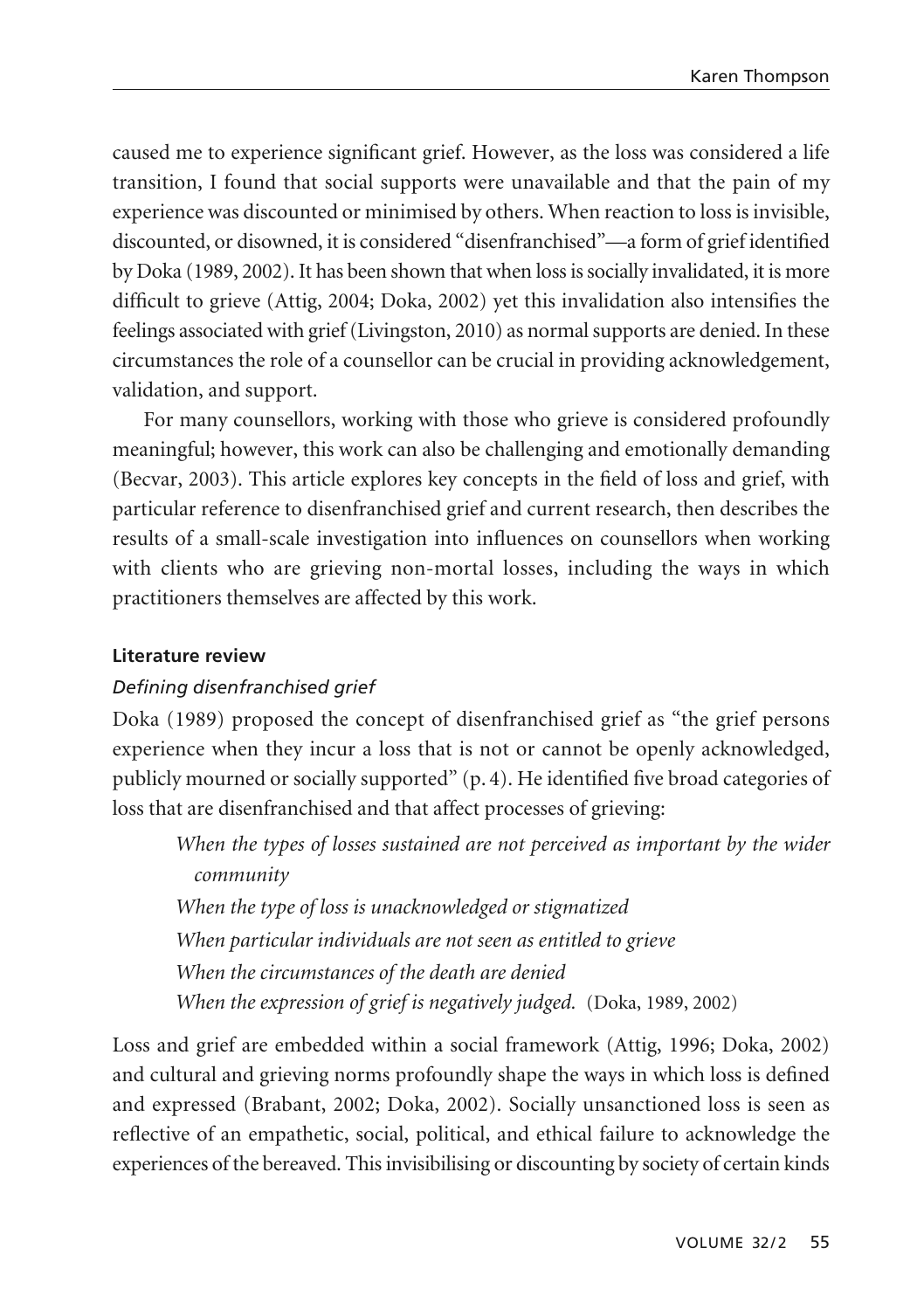of losses, expressions of grief, or grievers can be viewed as an abuse of power, as every individual has a right to grieve (Attig, 2004). On the other hand, individuals themselves may deny their own experience of loss and its effects. Self-disenfranchisement occurs when individuals fail to acknowledge their own suffering and consciously or unconsciously disconnect from the reality of the loss (Neimeyer & Jordan, 2002) or deny the value of the loss and therefore the validity of their grief (Kauffman, 2002).

## *Experiences of loss*

Whenever there is change in one's life, there is the capacity for loss and for gain (Neimeyer, 2001). Throughout life, loss is inevitable: part of the human experience is the loss of loved ones, precious objects, ideals, hopes and dreams, and more, as change occurs throughout the lifespan. Traditionally, great attention has been paid by researchers and commentators to death-related losses, and theories of loss and grief have developed primarily in relation to bereavement. Recently, understandings of processes of grieving have developed to include other forms of loss—non-mortal losses—as these are now more widely acknowledged as evoking significant grief (see, for example, Roos, 2002).

## *Loss and grief*

Since the latter part of the twentieth century, grief has been understood from Western theoretical perspectives as a series of stages or tasks of mourning in response to loss (Kübler-Ross, 1969; Worden, 1982). However, research over the past two decades suggests that these concepts are deeply inadequate and the discussion of grief now recognises the highly complex, multilayered, ongoing, and holistic phenomena that occur when individuals grieve.

Neimeyer (2000) has applied a constructivist perspective to understanding processes of grieving—that is, the experience of grief is a constructed event and such a loss occurs in a world in which people make meaning of their lived realities. The search for meaning after loss may call individuals to question assumptions they held about their world as they attempt to assimilate the loss into their pre-loss beliefs. Murphy, Johnson, and Lohan (2003) have suggested that meaning can be made in two ways: first, cognitively, in questioning beliefs about self and the world, and second, existentially, by finding significance and purpose in life. The bereaved can rethink and reassess their understanding of the world. If meaning after loss cannot be found, individuals try to accommodate the loss by renegotiating their beliefs about the world (Neimeyer, 2000).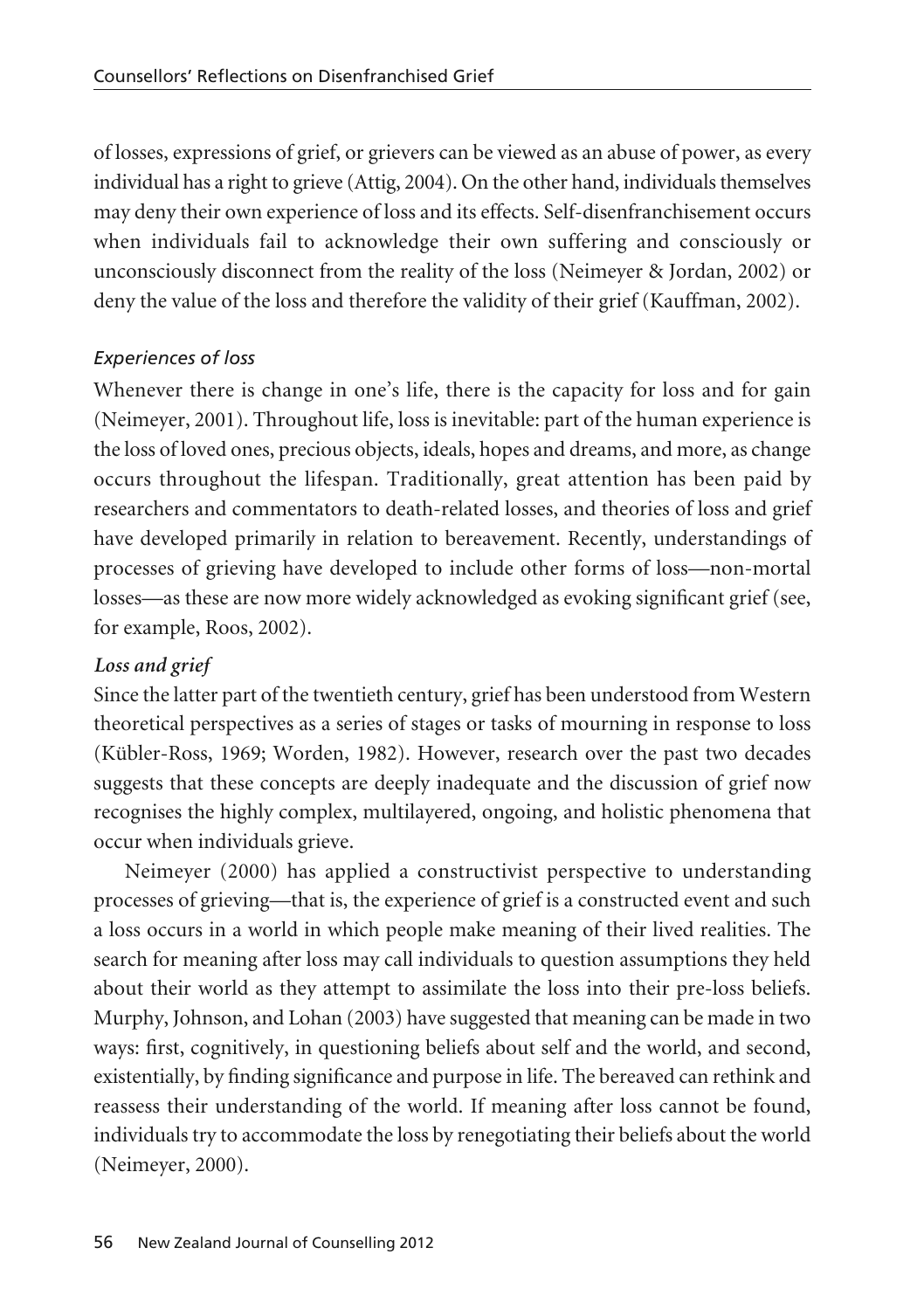Just as grieving may validate or challenge assumptions about the world, grief may also call into question an individual's sense of self and result in a changed personal identity. As individuals adapt and learn to live with loss, their perceptions of self and others change in the context of loss (Neimeyer, 2000; Neimeyer, Prigerson & Davies, 2002). Calhoun and Tedeschi (2002) found that individuals who experienced loss had an increased sense of vulnerability but also saw themselves in a stronger, more resilient way. Although the processes of grief and the meanings attached to loss are personal, a commonly shared experience is an altered sense of self in the wake of loss (Corr, 2002).

While an individual is changed by loss, the relationship with the loss is also transformed. Adaptation to loss involves a continuing dynamic relationship with the loss that evolves over time (Attig, 1996; Klass, 2006). Just as it is within the web of their social relationships that individuals find meaning, so too it is within a network of connectedness, with self and others, that individuals "relearn" their world after loss (Attig, 1996, 2004). As loss and grief affect every dimension of a person's being, so those who grieve relearn the world in all aspects of their lives—cognitively, behaviourally, emotionally, spiritually, and physically (Attig, 1996).

It has been proposed that one way to relearn the world while integrating the impact of loss is to engage in an active process of adaptive ongoing coping, whereby an individual will focus on the loss itself, then also experience respite from the effect of change. As they learn to live in a new way after loss, individuals tend to oscillate between loss-orientated stressors and future-focused stressors (Stroebe & Schut, 1999, 2010). This oscillation, depicted in Stroebe and Schut's dual-process model of grief, is an essential dynamic in the multifaceted processes of adjustment to loss. However, research has found that while there is a common dimension to the expression of grief after loss, the bereaved and those who have experienced non-mortal losses re-engage in their world after loss in more individualistic ways (Carr, 2010).

#### *Counsellor perspectives*

The central significance of the therapeutic relationship in counselling effectiveness has been widely acknowledged (e.g., Pratt, 2007) and its reciprocal nature can be intensely profound and poignant for practitioners and clients alike (Kottler, 2003). The work invites counsellors into a relationship of commitment and caring (Becvar, 2003) so that their personal and professional identities can be changed by the stories they hear (Kottler, 2003). Working with a distressed client can be both beneficial and harmful for practitioners; while it can evoke personal growth and deepen their empathetic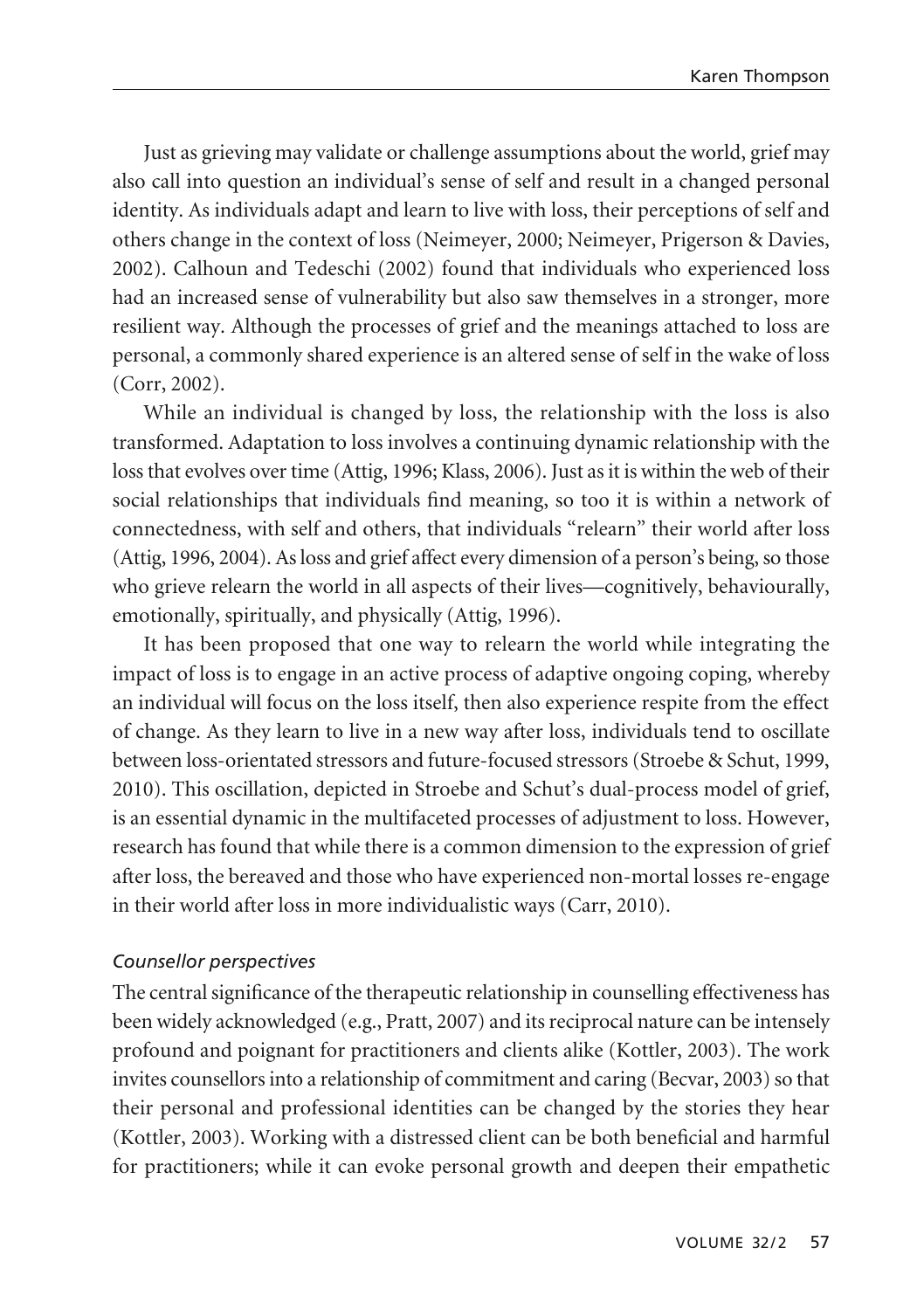understanding, research also indicates that counsellors can be at risk of secondary traumatic stress due to the demands of their work (Tehrani, 2010).

Self-awareness regarding personal beliefs and values is integral to counsellors' professional effectiveness (Kottler, 2003). Self-awareness, supervision and reflective practice are also mediating factors against work stress and can transform the negative effects of traumatic exposure into opportunities for learning, enhanced self-awareness, and growing resilience (Tehrani, 2010). Supervision and reflective practice provide counsellors with opportunities not only to develop professionally but also to deepen their understandings about how their personal and professional lives intertwine (Tehrani, 2010). Supervision is seen as a collaborative process to elicit personal agency for supervisees to increase their skill base and to deepen reflection on their therapeutic relationships as a way to maintain the standard of their professional work and to ensure counsellor self-care (Edwards & Chen, 1999).

Research indicates that counsellors' personal experiences of grief are a key resource that influences their facilitation of therapeutic processes (Dunphy & Schniering, 2009). Kottler (2003) suggested that practitioners may be more influenced by personal experiences than by theoretical models: it is the person of the counsellor who meets as a professional with a client. Yet balance between a counsellor's personal and professional lives is seen as extremely important (Becvar, 2003).

#### **Method**

The purpose of this small qualitative study was, therefore, to investigate counsellors' perspectives on their work with clients experiencing non-mortal and potentially disenfranchised losses. The research project endeavoured to explore counsellors' understandings of the concept of disenfranchised grief (Doka, 1989, 2002) through the stories they told about themselves and their work, and what influenced their work, particularly the effects of their personal experiences of grief on their practice. The researcher sought to contextualise truth by seeking knowledge from within the stories that participants told, identifying common themes and presenting the findings in a new way (Sanders & Wilkins, 2010) that was nevertheless grounded in their accounts of their experiences.

#### *Participants*

Six women aged between 30 and 69 years were interviewed. All had practised as professional counsellors in a major urban area in New Zealand for between 5 and 20 years; the average time they had spent in professional practice was 11.8 years. One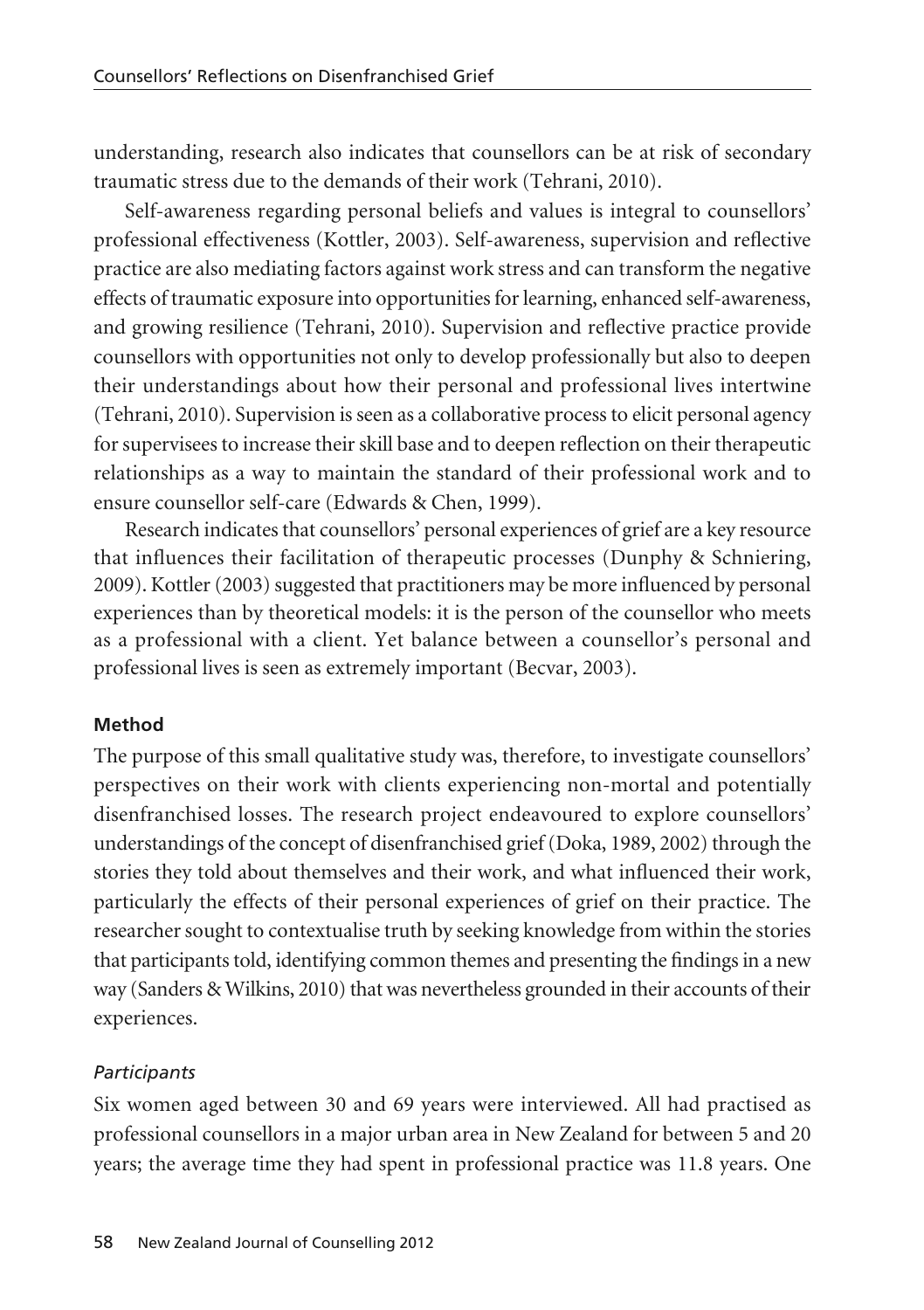interviewee described herself as "semi-retired," having recently resigned from full membership of the New Zealand Association of Counsellors (NZAC). Three participants held full membership of the NZAC, while another had provisional membership, and one participant was a member of the New Zealand Christian Counsellors Association. Most participants identified as European, with one participant identifying as NZ European/Mäori.

#### *Procedure*

The interview guide was developed on the basis of a review of literature on theoretical understandings of grief and loss and on research into the ways in which counsellors are affected by their work with clients. Permission to undertake the study was granted by the University of Auckland Human Participants Ethics Committee. Participants were recruited from advertisements in a local NZAC newsletter and from within a counsellor education programme.

All prospective participants were sent a Participant Information Pack that explained the purpose of the study, stipulated what was being asked of them, including the time commitment, and explained steps that would be taken to ensure the confidentiality of personal information and the secure storage of data gathered. In the individual interviews that followed, participants discussed their experiences of working with clients who grieve, particularly those experiencing non-mortal losses when their grief had been invalidated or unsupported by others. The semi-structured nature of the interviews allowed for focus yet flexibility in the unique nature of the conversation that developed with each person (Sanders & Wilkins, 2010). Each interview was audiorecorded and the data transcribed. Participants chose pseudonyms for use in the research report.

## *Data analysis*

To make sense of the unstructured data, a constructivist grounded theory approach was used—a method that ensured that any conclusions drawn were grounded in the data presented by participants—yet with the understanding that knowledge is cocreated between participant and researcher (McLeod, 1999). Systematic analysis of data by the coding of transcripts enabled common themes to develop. Throughout the process, comparisons were made among participants' stories in order to fully explore the complexities of the information they provided. As a way of corroborating the trustworthiness of the data, the coding of the transcripts and key findings were reviewed by the research supervisor (Sanders & Wilkins, 2010).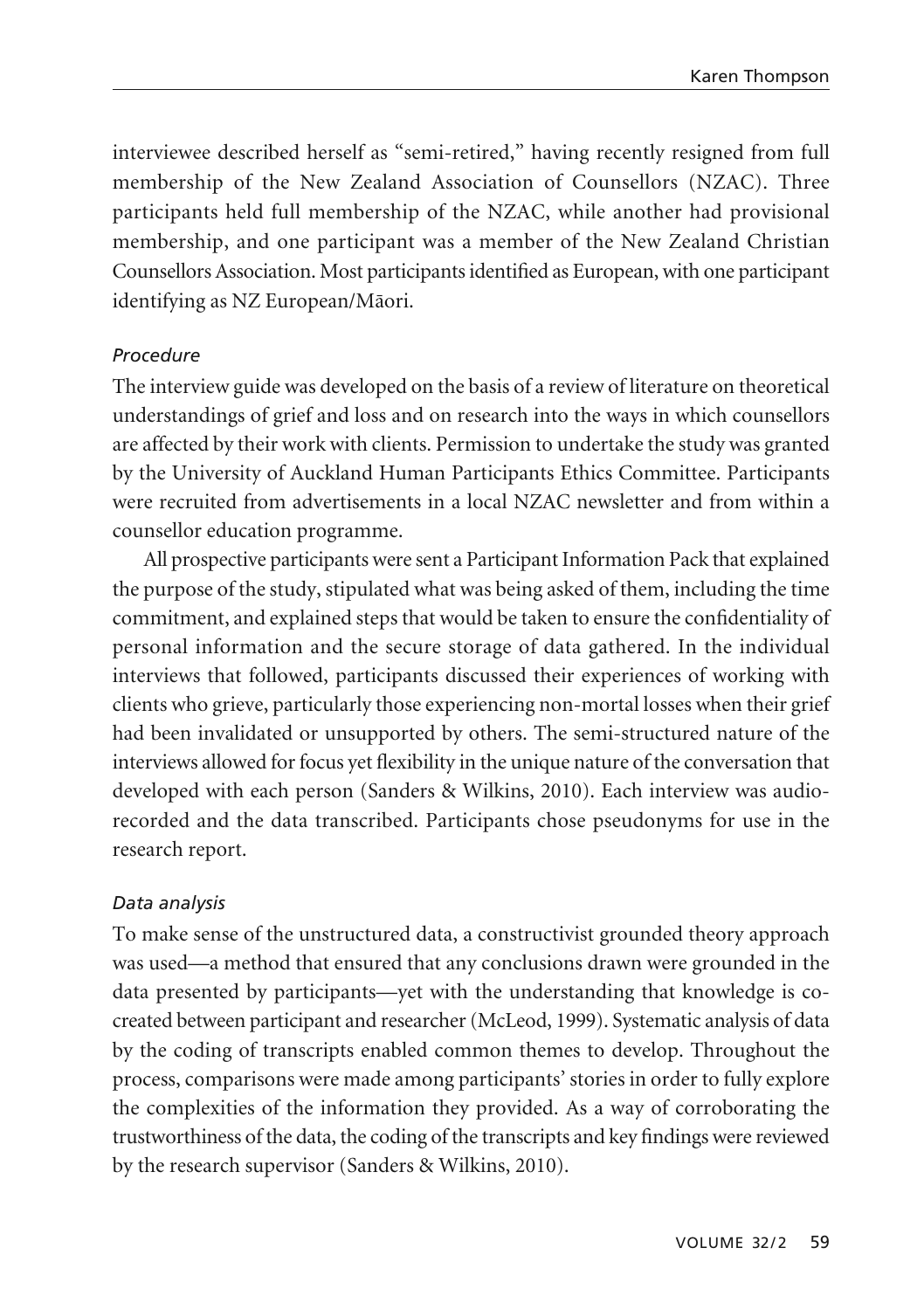#### **Results**

Four key themes emerged from the research. The first was that the interviewees had only partial understandings of the concept of disenfranchised grief. Second, counsellors' own personal beliefs and experiences of loss influenced the shaping of their theoretical understandings as well as the strategies they used when working with the bereaved. Third, the highly complex nature of grief was also confirmed, as well as the fourth and related finding, the notable impact of working with loss and grief on practitioners, both personally and professionally. Self-care and supervision were therefore viewed as valuable. In reporting the results here, pseudonyms that the participants themselves chose have been used.

#### *Disenfranchised grief*

All participants indicated clear understandings of grieving processes although some did not make the distinction between grief that is disenfranchised and other kinds of grief. Sally said: "In my own practice, I probably wouldn't really say I'm familiar with the word disenfranchised; we don't name it as disenfranchised grief. I would just kind of name it, as really, loss and grief."

Other participants saw disenfranchised grief as not normally recognised grief. Sarah commented that it was a grief not easily talked about: "Well, it's a newish phrase to me in recent years and my understanding, if correct, is that it's where there hasn't been a death as such but there is still significant loss and grief. It's also grief that's not acknowledged easily, it's something you cannot talk about easily because it's not the normal recognised grief."

Participants reported that their clients had experienced non-mortal losses that were not fully understood by others, such as car accidents, illnesses, dementia, divorce, and family separation. They understood disenfranchised grief primarily as grief that is not publicly validated or is misunderstood by others, rather than incorporating the full extent of the concept of disenfranchised grief. Jenny said in a hesitant way: "My understanding is probably very simple…um…it's more a grief that's not, is not publicly acknowledged…so people are, um, are carrying grief and they are hurt… but feel very much like people don't understand what they're going through…am I on the right track?" Pam, however, related disenfranchised grief to shame: "It's grief where it's shaped by an idea that it's not validated, or that someone…should be over it already, or the loss is not important…there's elements of shame that are part of the experience."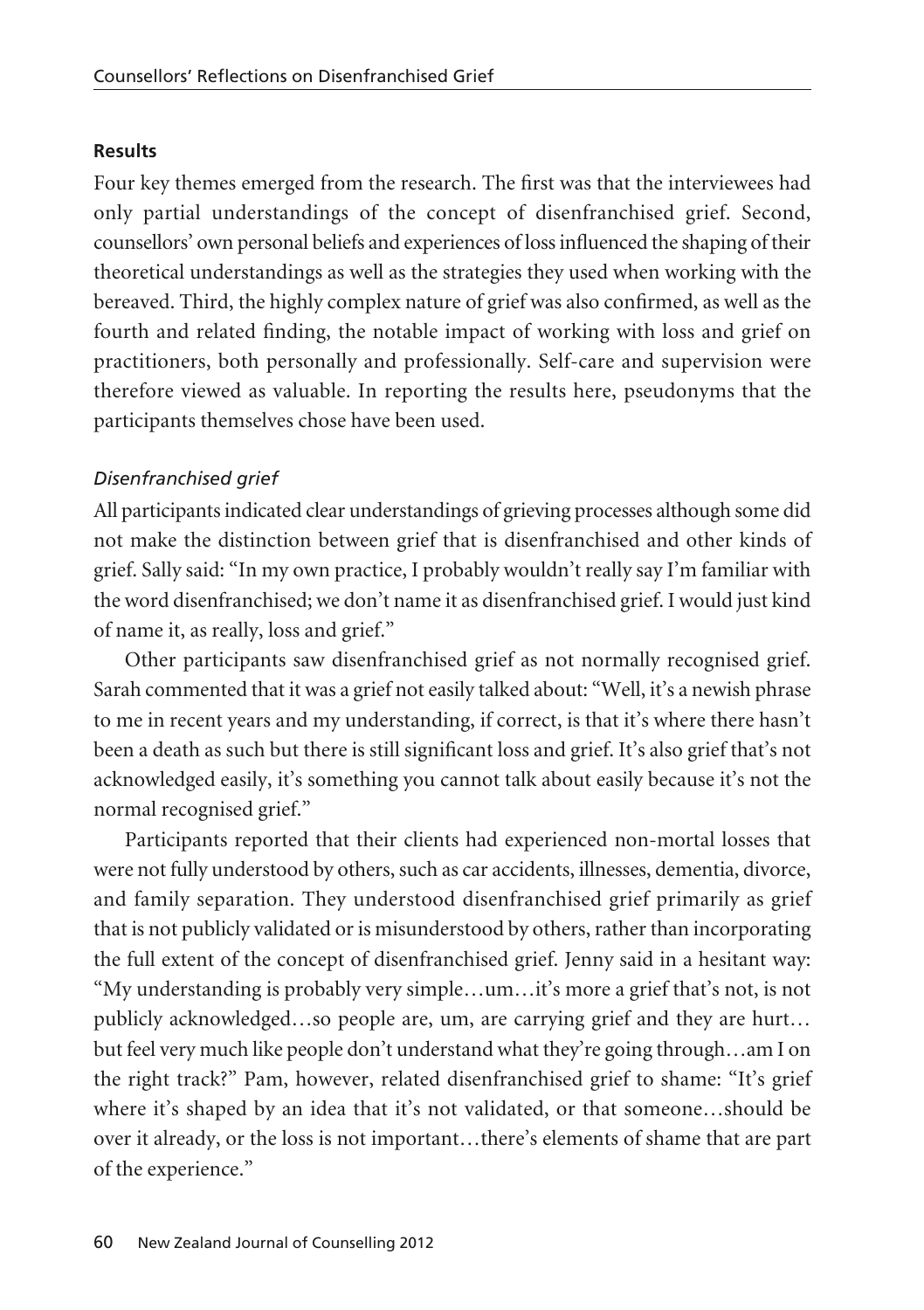Parnell also talked of the impact of shame when the experience of grief was not understood or validated: "Well, shame in that sense in terms of grief, is toxic…the whole complex of being excluded from understanding, which is so toxic." Only one participant, Jenny, differentiated between self-disenfranchisement and socially constructed disenfranchisement of grief: "For some people, well, they actually hold it as private…so their processing is very private and they don't actually share with other people what they are going through…but for other people there is just no awareness of their emotions."

#### *Influences on the work*

Although it is recognised that there are myriad influences on counsellors when they meet with their clients, the research explored three key areas of influence: personal experiences of loss; understanding of theoretical models, and personal values and beliefs. All participants spoke of the significant impact of personal experiences of grief on their professional practice. Pam talked about the ways in which her experiences of grief increased her sensitivity and empathy for clients. "It's allowed me to have a deeper empathy…you know my life journey has its losses along the way…it enables me to be more effective than I would be if I hadn't had experiences of loss." Jenny also spoke about empathy for clients: "I mean I've sat in their chair…the total aloneness at times…I find that it actually helps me empathise in a way that leads the work into a positive way."

Personal experiences of grief also played a significant part in shaping counsellors' theoretical understandings of loss and grief. Pam, for example, talked of having to stretch the theory to fit her experience when she was given stage-based resources. "I remember having a period of grief, after a trauma actually, that involved loss and being given a list of stages of grief, and just kind of, it was a stretch to fit with what was going on for me…I was feeling like I should be somewhere different."

The second influence on counselling practice that emerged was the value of theoretical understandings underpinning the counsellors' work. One dominant theoretical model mentioned was Robert Neimeyer's social constructivist perspective. Pam commented: "There's real value in acknowledging finding the meaning within the grief experience…I find it fits with my understanding, in that it makes sense in it, in a way that feels healthy." Jenny also spoke about the importance of making meaning: "Bob Neimeyer's theory on making meaning out of the grief is an underlying theory that I work from…a client comes to the point of finding a journey towards hope...that's the reconstruction of meaning. They start to find hope."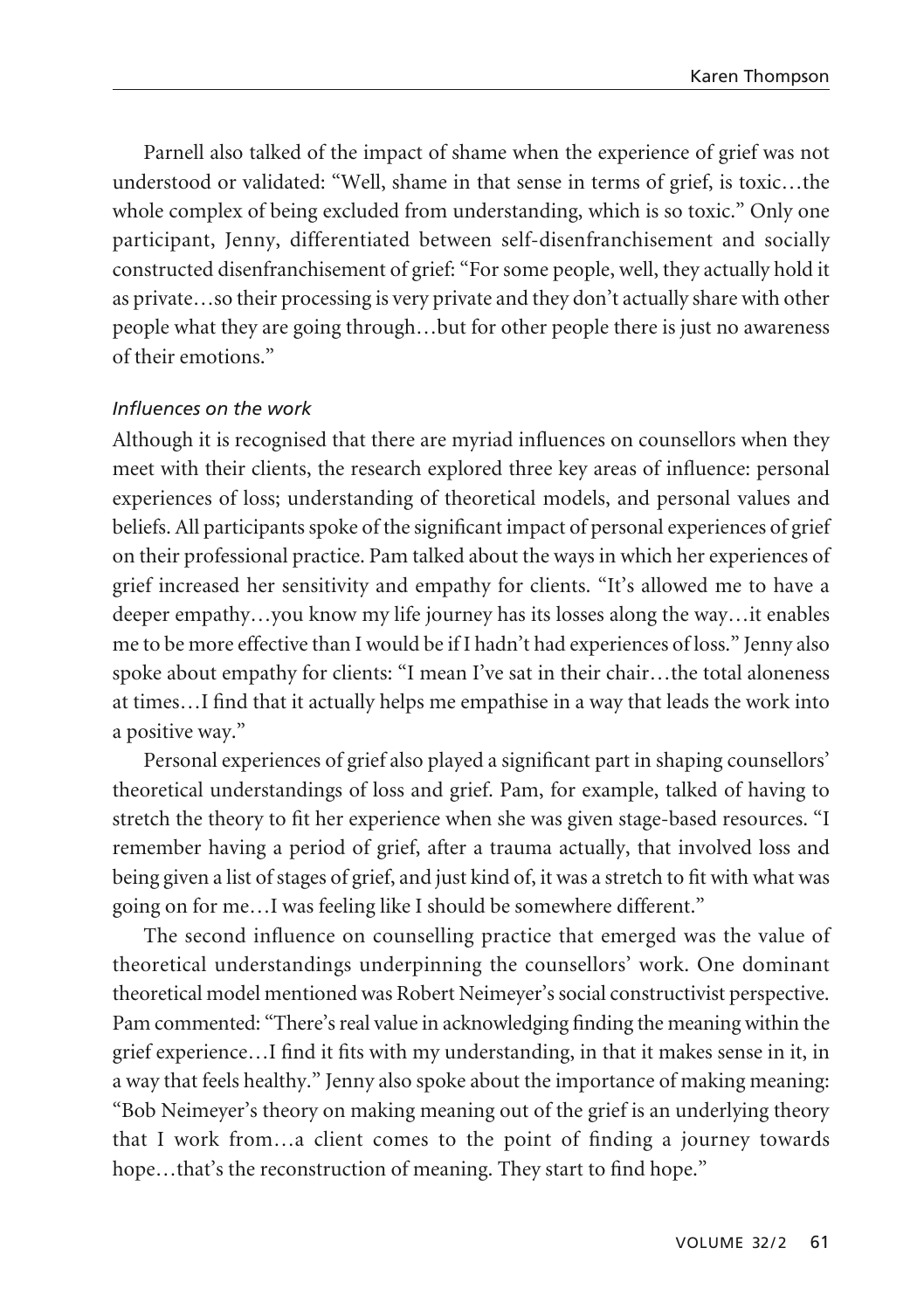Sally found that narrative therapy informed her work and she especially liked the ideas, which she attributed to that approach, of multiple realities and hope and loss sitting together within the grief experience. "The fact that you can talk about hope, but you can talk about loss at the same time; it almost makes space for people to talk about the loss…I think it makes it really a balance." She went on to say: "Most of us have a strong preference for the restorative narrative in grief…we have a tendency to filter out loss, and despair, and hopelessness.… I think about what's your relationship…what kind of relationship do you want to have with grief?"

Participants discussed the idea of stages in the grieving process. There was a language of moving through grief. Sarah said: "Loss and grief are part of life and it's a process to work through." Another participant commented: "It's the role of the therapist to help the person…work it through, even if the stages are slow." However, just as Pam had found when grieving her own loss, Sally reported that the stages of grief do not fit with people's experiences: "I think there's some kind of idea out there about what's the proper way to deal with grief...its...strongly influenced by the ideas of Kūbler-Ross…but those kinds of ideas I think, I think people don't experience [that]…it's often problematic, cos it doesn't actually fit with their experiences."

Personal values and beliefs were also seen as a significant influence on therapeutic work. Pam spoke of her belief in people's inner strength and wisdom, and their connection to a higher power: "I personally believe in the, everybody's inner strength and inner wisdom…trying to listen for people's little inner wise voice, yeah and for me that's connected to a higher power as well…so it comes in to the way I work…you're mining for gold." Parnell spoke about her personal belief in the power of healing, and the therapeutic power of this belief in healing: "The way I work is that I believe in healing and whatever heals I would support…so the implications for the therapist are if we believe in healing then we find a way of healing." Sarah had a belief in respecting each person's capacity to grow through grief, and said thoughtfully: "My personal values are that every person is an individual and needs respect and valuing their particular belief systems…and for me working hard not to be judgemental of people, respect is really important, and perhaps also believing in the ability of each person to work through significant loss and grief. So that's an important value."

#### *The complexity of grief*

The third key finding from the research was the complex nature of grief, which required sensitive and keenly attuned therapeutic engagement. Participants viewed the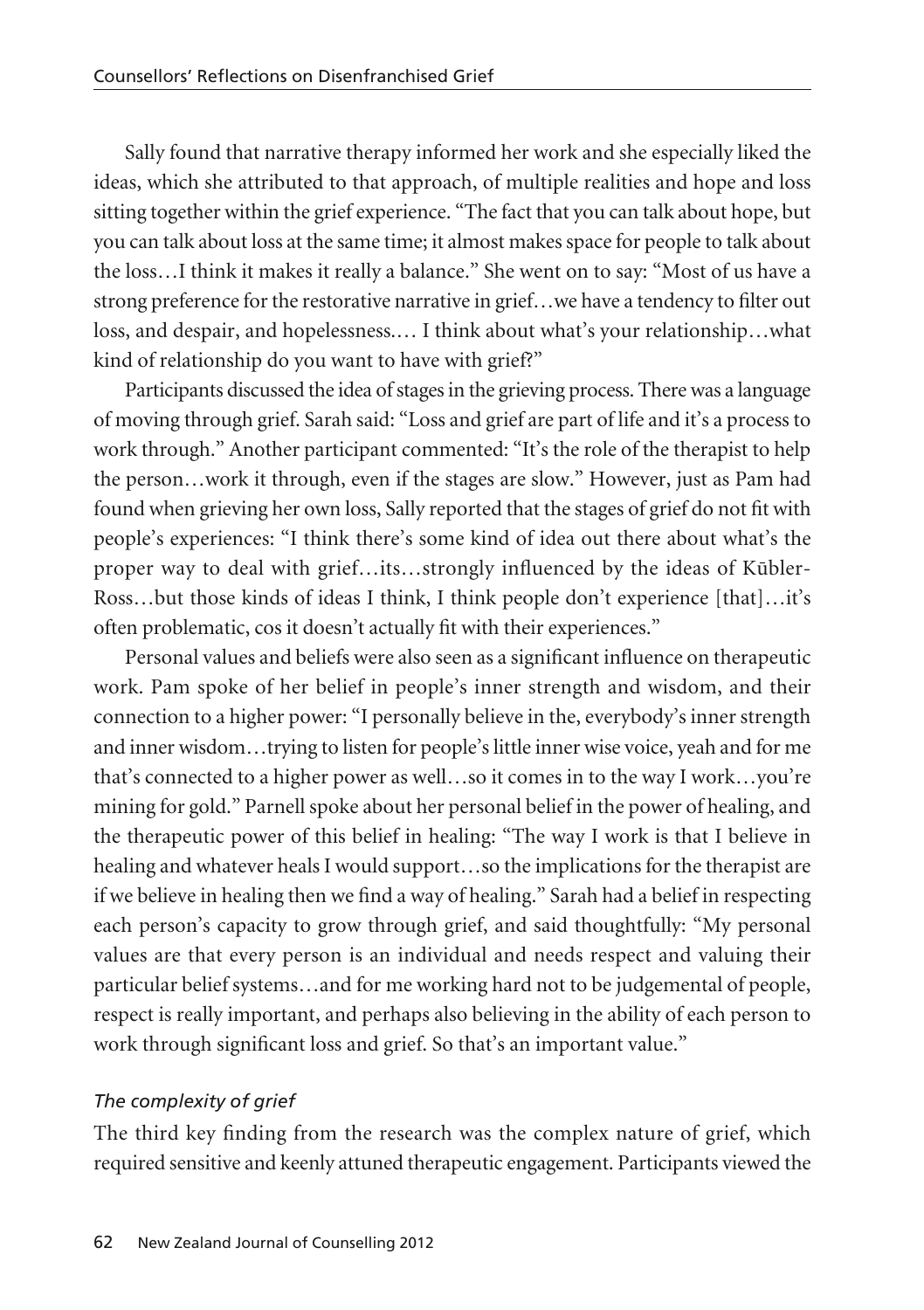journey of grief as multifaceted, multilayered, and ongoing. Pam acknowledged: "I'm working with a client at the moment who has disenfranchised grief, and there seem to be just more and more layers that come up…it's like when the top layer is kind of lifted…then there's other things that are part of that load of grief that is being carried." Jenny talked about grief as a journey that doesn't take a straight course: "So you have to be very patient to—um—match the client's pace, but not pace it so slow that there is no movement, so balance…I guess it's—a journey that doesn't take a straight course, and so that you have to allow for the forwards and the backwards but you don't allow them to step backwards so far that you're not actually being helpful to them."

One participant commented on loss affecting the whole person: "It's a kind of loss on every single level…loss of hopes and dreams, loss of ideas about what's normal and what's not normal. Loss of what you can expect in life." Sally spoke about the highly delicate and skilful nature of being aware of the pacing of the work. "It's a balance…sitting with a person and where they are…how much do you sit there…do you stay there, when do you push a bit harder, when do you push back? It's not just sitting there, it's an active, it's an active process…that to me is a challenge…I think it's very skilful very, very skilful…it's very different for different people."

## *Impact of the work*

All participants spoke about the effect of working as a counsellor as both a privilege and a challenge. Sally spoke strongly about the impact of the work: "I think it's a complete myth that your work doesn't impact on you personally. And it's the same, I think it's a complete myth that your personal life doesn't impact on your work." Talking about her work, Pam said: "It adds such a value to life generally; it's really lovely to feel part of someone's life in a brief way. You know you kind of get a window into someone else's experience and soul, which is a real privilege."

Parnell also used the metaphor of studying the human soul:

- *P: I mean where else can you study the human soul as well as people who open themselves to you?*
- *R: How does that impact you?*
- *P: I'm just hugely grateful. I mean I learn so much every day.*

However, these counsellors acknowledged that therapeutic work challenged them at times. Sarah talked of her own disenfranchised grief being triggered in the work: "It can trigger my own experience of disenfranchised grief, so I've got to recognise that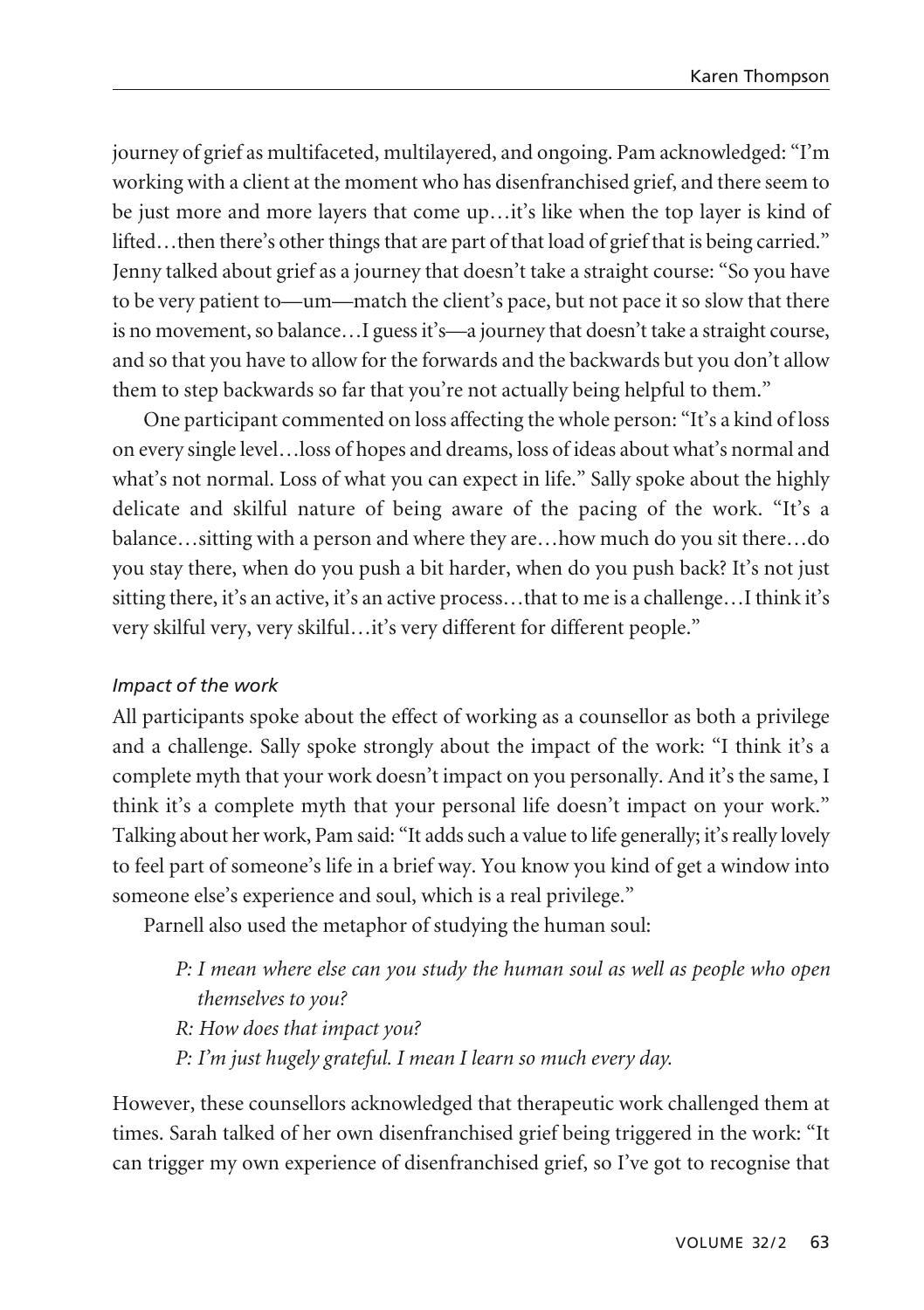on the one hand, it also gives the opportunity to have greater empathy and understanding…the insights are just that they would sort of trigger off other experiences." Pam also talked about the challenging parts of the work in seeing others' suffering: "Sometimes it's really challenging to be triggered…I find it hard to see people suffering, suffering on and on and on, and let that go." Sarah spoke of the emotional demands of the work: "You have to be careful not to take on too much in any one workload because it's emotionally draining assisting people to work through loss and grief…it also can take emotional energy…I can wake up in the night over it. So that's not such a good part of it."

## *You can't do it without good self-care*

Owing to the nature of the work, participants talked about the importance of self-care, which included balance in life, a faith to draw from, and the importance of supervision. Pam reflected: "It's a job where you're like…I can't do it without good self-care…I do more self-care, and more kind of consciously staying in touch with, maintaining relationships that fuel me, and doing things I love, which enriches my life anyway…choosing to live this way." Sarah talked about self-care and balance: "Selfcare is very important, and balancing the case load." Jenny also saw balance as an essential element of her work: "There needs to be a personal balance in my life…if your balance gets out of whack and you're overtired or emotional, you know, you start to question the counsellor safety…."

Several participants talked about faith being a resource for them personally, and part of self-care. Pam commented, "My personal faith in God, or to some people that's a higher power, and the awareness that people do have resilience and the human spirit can recover from loss and grief." Sally said: "Certainly my relationship with God—that I can often talk to God, and say, God [laughter] why, like what's going on here?"

Self-care also encompassed more formalised strategies. For example, Jenny talked about the importance of writing up notes: "Writing my notes helps bring closure to that particular session…it helps me personally debrief."

All participants talked about the importance of supervision as a way to understand how the manner in which they worked was impacted by the work itself. For Sarah, having a good supervisor was very important: "I just couldn't do this work without a good supervisor who understood the dynamics of my practice." Supervision was also a place to offload with someone who was there for the counsellor. Rocksolid commented: "I've got a great supervisor. I would be ready for supervision and go in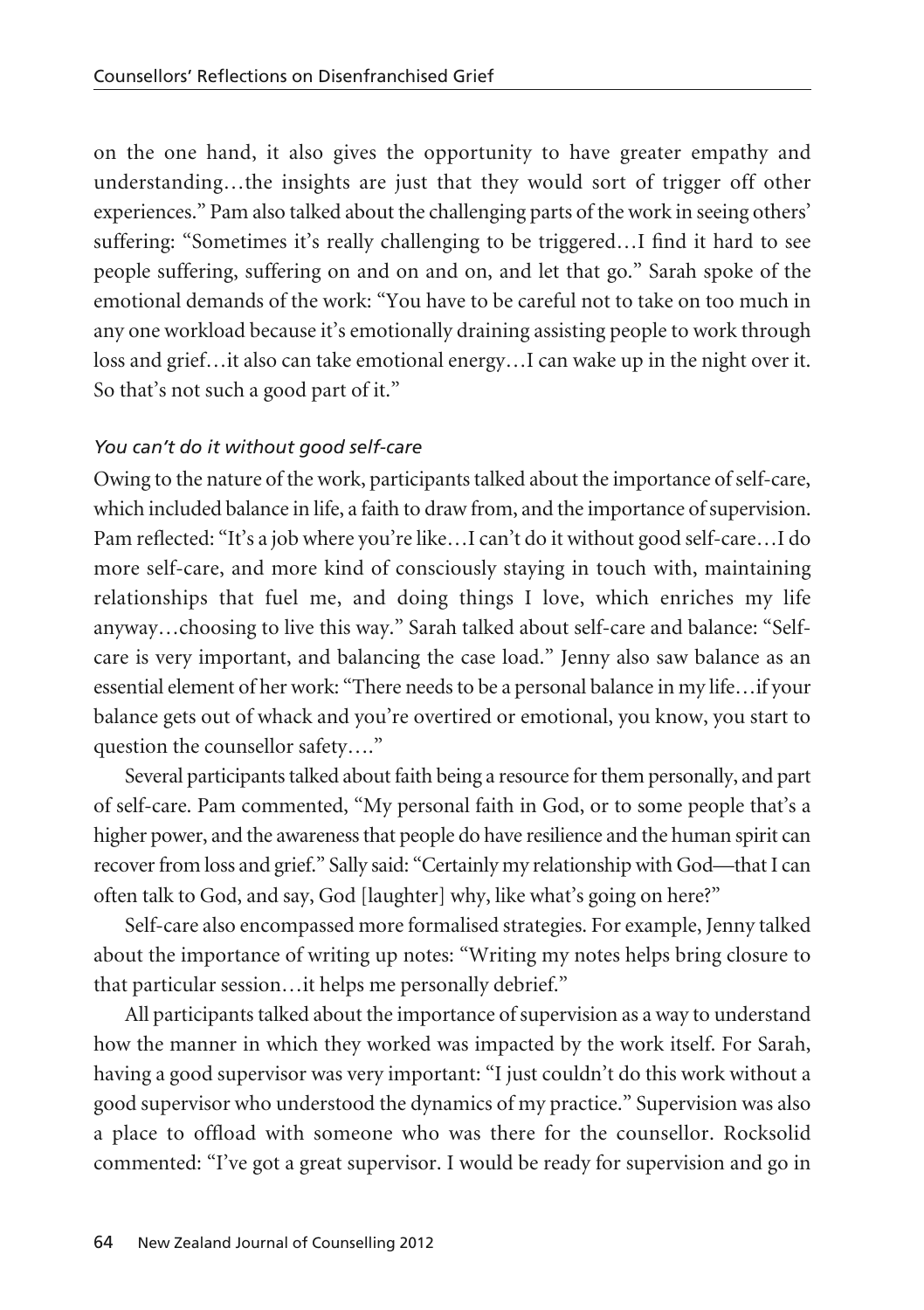full and empty it out!" It was also described as a mirroring process by Parnell: "It's very very important as a mirroring process…I'm there for the client. I need someone there for me too."

### **Discussion**

The results of this study are essentially a snapshot of the perspectives of a small group of counsellors, as only six self-selected participants were interviewed. It would be inappropriate to generalise from such a small sample, and the results need to be interpreted cautiously. However, an interesting finding is the participants' limited familiarity with the concept of disenfranchised grief (Doka, 1989, 2002) because it could be inferred that the counsellors who volunteered to take part did so out of an interest in the area of loss and grief. This may have implications for counsellor education and professional development.

## *Disenfranchised grief*

In many ways, individuals can be silenced by their experiences of grief, particularly with regard to non-death-related losses. All the counsellors in this study associated disenfranchised grief primarily with losses that were not seen as important by the client's usual support system. However, the concept of disenfranchised grief is more inclusive and the participants seemed to lack awareness of the extent to which, and the ways in which, particular losses and the associated grief could be disenfranchised. Many non-death-related losses are relatively invisible or private, with no socially constructed or available means of acknowledging the loss and the associated grief (Roos, 2002). At times, the circumstances of a death can be refuted or stigmatised and individuals are thereby denied the right to grieve (Doka, 1989, 2002). Particular expressions of grief can also be judged and deemed inappropriate by others. Given the potential for grief to be disenfranchised, and the partial understandings of the concept that counsellors described in this study, a need for further professional development in this area seems to be indicated. Further discussion about the potential for grief to be disenfranchised and education to provide a broader understanding of the concept could heighten practitioners' awareness of some complex dimensions of loss and grief.

#### *Influences on counsellors*

The pertinent and reciprocal nature of the therapeutic relationship was spoken about by all participants, who reiterated Kottler's (2003) view that in the work, "each changes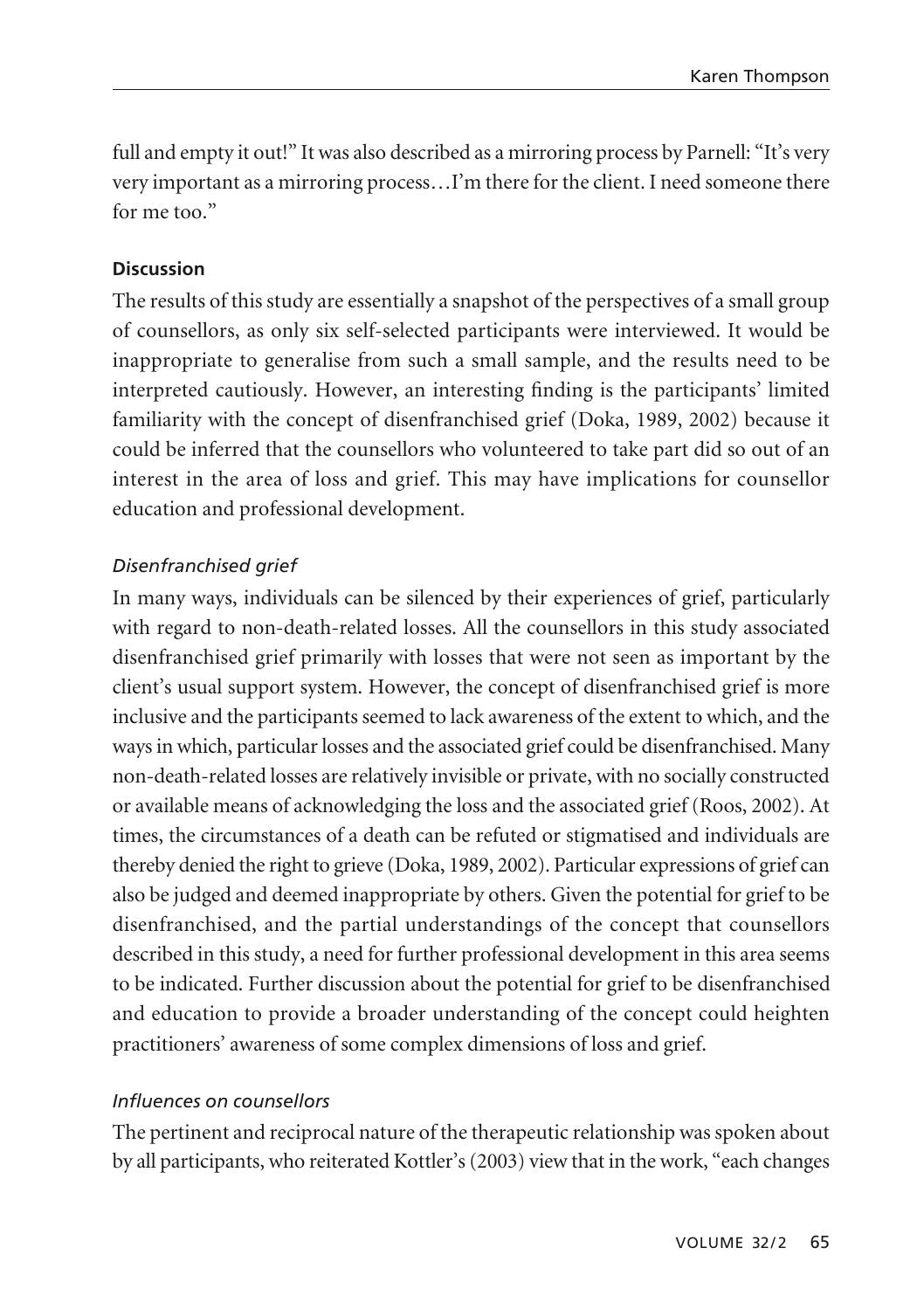the other" (p. 1). Participants were aware of the value of their own personal experiences of loss and the ways in which these informed their practice with increased sensitivity and deeper empathy with their clients. Kottler (2003) has suggested that personal experiences are more influential than theory in clinical work. However, it has also been acknowledged that theoretical understandings influence work with clients who experience loss (Dunphy & Schniering, 2009). The current research suggests that personal experiences of grief might have been significant for these counsellors in shaping theoretical underpinnings as well as strategies employed in clinical practice. These experiences led not only to an increase in empathetic skills, but also a "knowing" at a deeper, experiential level that then informed their professional work.

In the current study, values, beliefs, and personal experiences all influenced participants' assessment and adoption of theoretical models, as all practitioners acknowledged that their personal values and beliefs influenced their professional work. Although theoretical models informed counsellors about the dynamics of grief and loss, at times this knowledge did not fit with the counsellors' own experience of grief, which in turn influenced their evaluation of the models.

It is interesting to note that three theoretical models were discussed by participants: a social constructivist perspective (Neimeyer, 2000); narrative therapy (Sliedrecht & Kotzé, 2008), and stages of grief (Kūbler-Ross, 1969). However, other significant contributions, such as the Dual Process model (Stroebe & Schut, 1999), Attig's (1996) concept of relearning the world, and Klass' (2006) emphasis on the idea of the continuing relationship with loss and continuing bonds (Klass, Silverman & Nickman, 1996), were not mentioned.

There was disagreement among participants about the significance of the ideas of stages of grief: some counsellors referred to helping clients "work through" grief and were using the Kübler-Ross model to explain the processes of grief, while others saw this model as significantly outdated. More recent writers have discredited its validity and relevance and have widely disproven the "staged" concept of grief (Attig, 1996; Klass, Silverman, & Nickman, 1996; Neimeyer, 2000; Sliedrecht & Kotzé, 2008). This indicates the need for further professional development in this area to introduce practitioners to wider and more contemporary understandings of loss and grief.

## *The complexity of grief*

This study confirmed the highly complex nature of grief (Neimeyer et al., 2002; Stroebe & Schut, 1999), as participants talked about working with clients who experience ongoing, multilayered grief. It is valuable for counsellors to view the experience of grief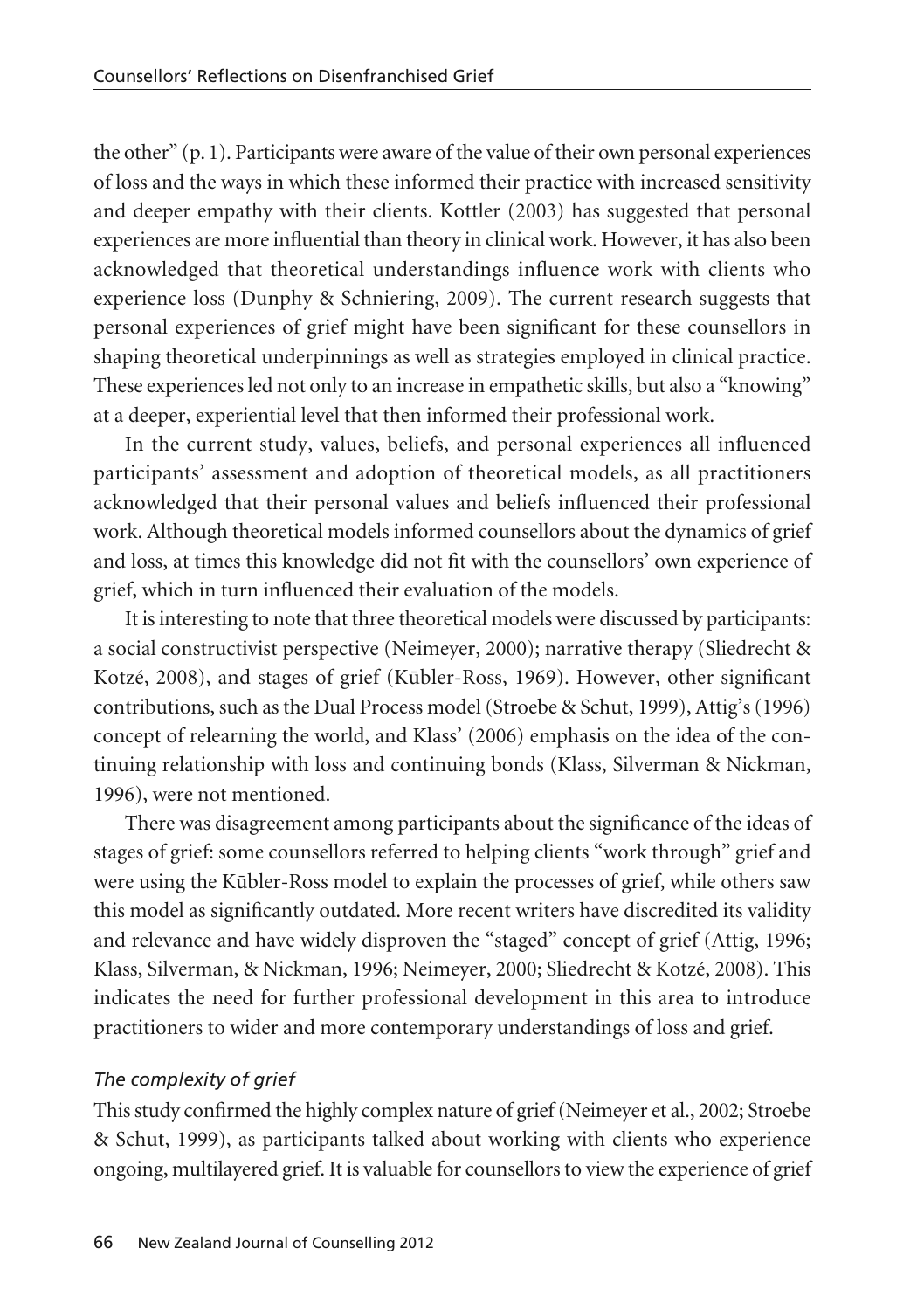and loss broadly and in holistic ways to incorporate the complex nature of relationships with self, and with losses and their effects within a social context.

Another interesting finding illuminated the "gold within the darkness," the inter weaving of hope and loss. Several participants talked about the balance in the work, holding both the reality of clients' hope and their despair in grieving. This suggests the delicate balances involved in working with those who grieve in order to story and validate the loss and, with sensitive timing, invite hope to be present in the counselling conversation. The importance of clients' experiences being storied, heard and validated was acknowledged by participants. As clients' experiences were shared, the counsellors reported that their clients found a deeper understanding of their losses (Klass, 2006; Neimeyer, 2000).

#### *Impact of the work*

The counsellors who were interviewed spoke about the profound influence of working with loss and grief on their lives, personally and professionally, and acknowledged the huge privilege it is to work with their clients. The nature of their therapeutic relationships impacted upon these practitioners beyond the counselling room. While some participants saw their counselling career as a lifestyle choice, yet there was also an awareness of a cost to this intense work, which reflects current thinking. As Kottler (2003) has written, "Most therapists understand that they jeopardize their own emotional well-being when they intimately encounter the pain of others" (p. 1). Participants in the current study acknowledged the impact of the work and reported feeling emotionally exhausted at times.

A high standard of self-care is therefore seen as essential. Some counsellors viewed self-care from a holistic perspective that included lifestyle balance, a faith belief, and supportive relationships. Participants also affirmed that formal strategies such as supervision and writing up notes were vital in good self-care. They found supervision helpful in two ways: first, to provide a mirror to encourage insight and self-reflection, and second, to develop counselling skills.

#### **Conclusion**

In this study, the semi-structured nature of the interviews provided rich data. However, knowledge is co-created (McLeod, 1999) and it needs to be recognised that the subjective and personal nature of the data elicited and analysed has influenced the research outcomes (Sanders & Wilkins, 2010).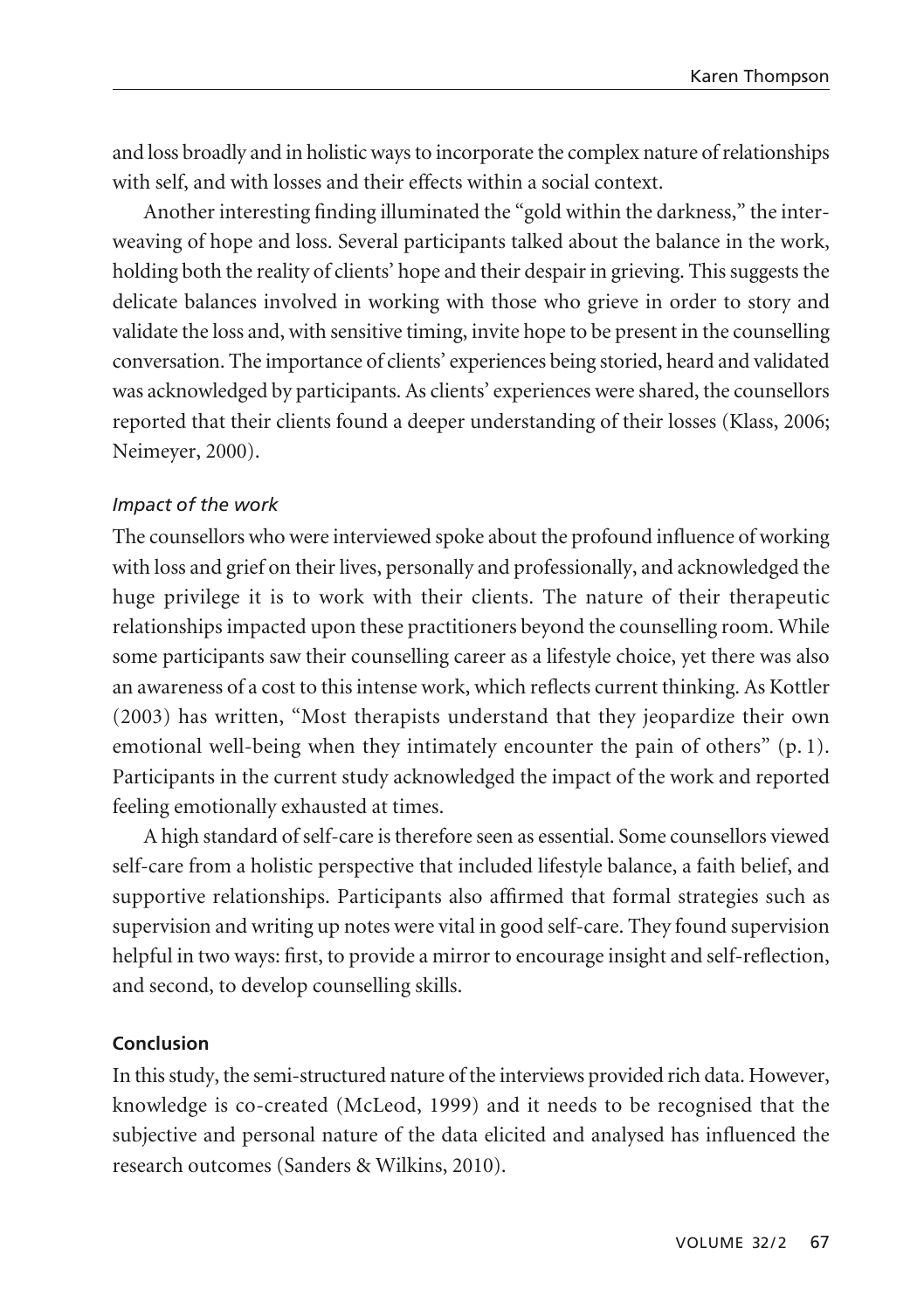This research began from personal motivation to understand the dynamics of disenfranchised grief (Doka, 1989, 2002) with regard to non-mortal loss, as disenfranchised grief is a relatively new concept in the field of thanatology, and to make more visible a concept that may be invisible to others because grief has traditionally been associated with bereavement. While results indicated that participants had a developed understanding of the theoretical models that underpinned their grief and loss work, there was less awareness shown of the full extent of disenfranchised grief. An ongoing conversation about disenfranchised grief will continue to highlight and increase awareness in this area. It seems that it would also be valuable to provide opportunities for practitioners to widen their knowledge of other contemporary contributions to theories of loss and grief as well.

Further investigation to explore the connection between personal experiences of grief, understandings of grief models, and strategies used in the counselling room would provide additional information about how their professional role and personal experiences influence practitioners. It may be helpful in the future to explore more fully the strategies that counsellors use when working with clients, particularly the ways in which they sit with uncertainty in the experience of grief, and how they open spaces in their counselling conversations that invite both loss and hope to be present.

The challenging aspects of grief and loss work were discussed in this study as it is recognised that grief counselling is emotionally demanding (Becvar, 2003). A more extensive investigation into the impact of working with those who grieve would provide additional clarity about the benefits and the potentially harmful aspects of grief work.

Although loss, limitation, and change are an inevitable part of life, when loss is minimised or stigmatised, individuals are denied the right to grieve (Attig, 2004). As counsellors who may meet with the marginalised, it is important that the discussions about the nature of loss and grief theory continue to broaden and acknowledge those who have been silenced in their experiences of grief.

#### References

Attig, T. (1996). *How we grieve: Relearning the world.* New York, NY: Oxford University Press. Attig, T. (2004). Disenfranchised grief revisited: Discounting hope and love. *Omega, 49*(3), 197–215.

Becvar, D. (2003). The impact on the family therapist of a focus on death, dying, and bereavement. *Journal of Marital and Family Therapy, 29*(4), 469–477.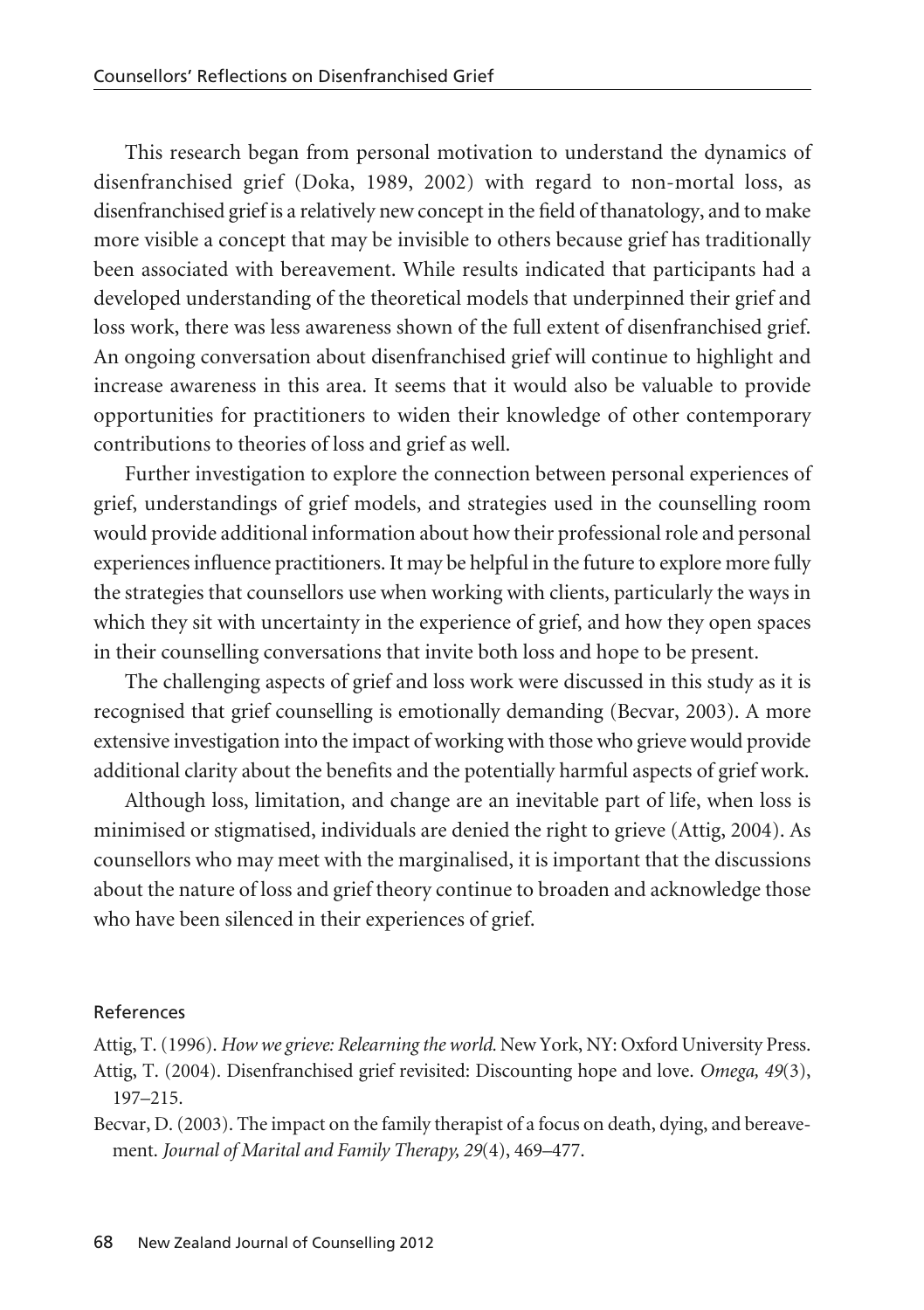- Bonanno, G., Wortman, C., & Nesse, R. (2004). Prospective patterns of resilience and maladjustment during widowhood. *Psychology and Aging, 19*(2), 260–271.
- Brabant, S. (2002). A closer look at Doka's grieving rules. In K. Doka (Ed.), *Disenfranchised grief: New directions, challenges, and strategies for practice* (pp. 23–38). Champaign, IL: Research Press.
- Calhoun, L., & Tedeschi, R. (2002). Posttraumatic growth: The positive lessons of loss. In R. Neimeyer (Ed.), *Meaning reconstruction and the experience of loss* (pp. 157–172). Washington, DC: American Psychological Association.
- Carr, D. (2010). New perspectives on the Dual Process Model (DPM): What have we learned? What questions remain? *Omega, 61*(4), 371–380.
- Corr, C. (2002). Revisiting the concept of disenfranchised grief. In K. Doka (Ed.), *Disenfranchised grief: New directions, challenges, and strategies for practice* (pp. 39–60). Champaign, IL: Research Press.
- Doka, K. (Ed.). (1989). *Disenfranchised grief: Recognizing hidden sorrow.* Lexington, MA: Jossey-Bass.
- Doka, K. (Ed.). (2002). *Disenfranchised grief: New directions, challenges, and strategies for practice.* Champaign, IL: Research Press.
- Dunphy, R., & Schniering, C. (2009). The experience of counselling the bereaved. *Humanistic Psychologist*, *37*(4), 353–369.
- Edwards, J., & Chen, M. (1999). Strength-based supervision: Frameworks, current practice, and future directions. *The Family Journal: Counseling and Therapy for Couples and Families, 7*(4), 349–357.
- Kauffman, J. (2002). The psychology of disenfranchised grief: Liberation, shame, and self-disenfranchisement. In K. Doka (Ed.), *Disenfranchised grief: New directions, challenges, and strategies for practice* (pp. 61–77). Champaign, IL: Research Press.
- Klass, D. (2006). Continuing conversation about continuing bonds. *Death Studies, 30*(9), 843–858.
- Klass, D., Silverman, P. R., & Nickman, S. (Eds.). (1996). *Continuing bonds: New understandings of grief.* Washington, DC: Taylor & Francis.
- Kottler, J. (2003). *On being a therapist* (3rd ed.). San Francisco, CA: Jossey-Bass.
- K übler-Ross, E. (1969). *On death and dying*. New York, NY: Macmillan.
- Livingston, K. (2010). Opportunities for mourning when grief is disenfranchised: Descendants of Nazi perpetrators in dialogue with holocaust survivors. *Omega, 61*(3), 205–222.
- McLeod, J. (1999). *Practitioner research in counselling.* London, England: Sage.
- Murphy, S. A., Johnson, L. C., & Lohan, J. (2003). Finding meaning in a child's violent death. *Death Studies, 27*(5), 381–404.
- Neimeyer, R. (2000). Search for the meaning of meaning: Grief therapy and the process of reconstruction. *Death Studies, 24*(6), 541–558.
- Neimeyer, R. A. (Ed.). (2001). *Meaning reconstruction and the experience of loss.* Washington, DC: American Psychological Association.